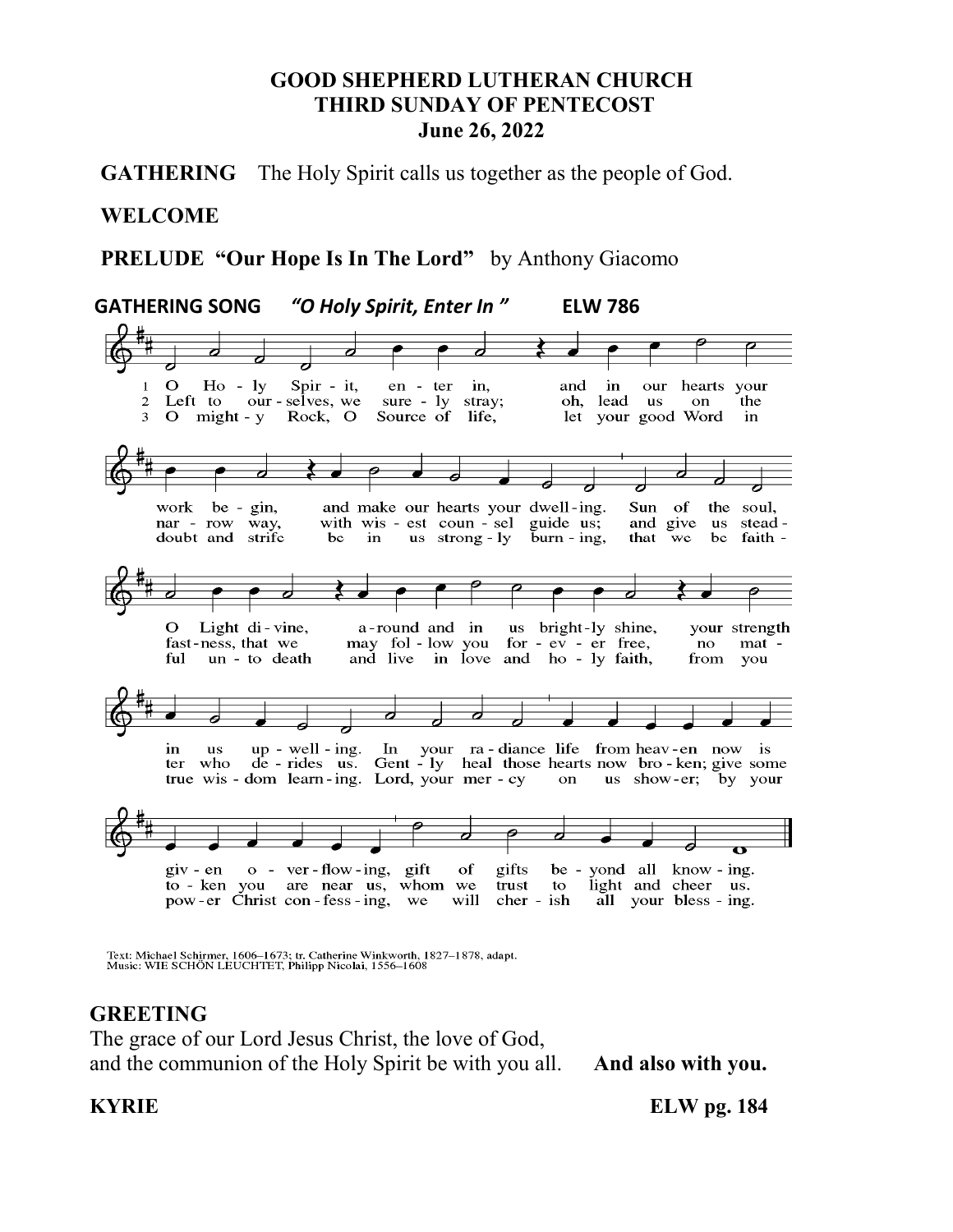

**CANTICLE OF PRAISE ELW pg. 185**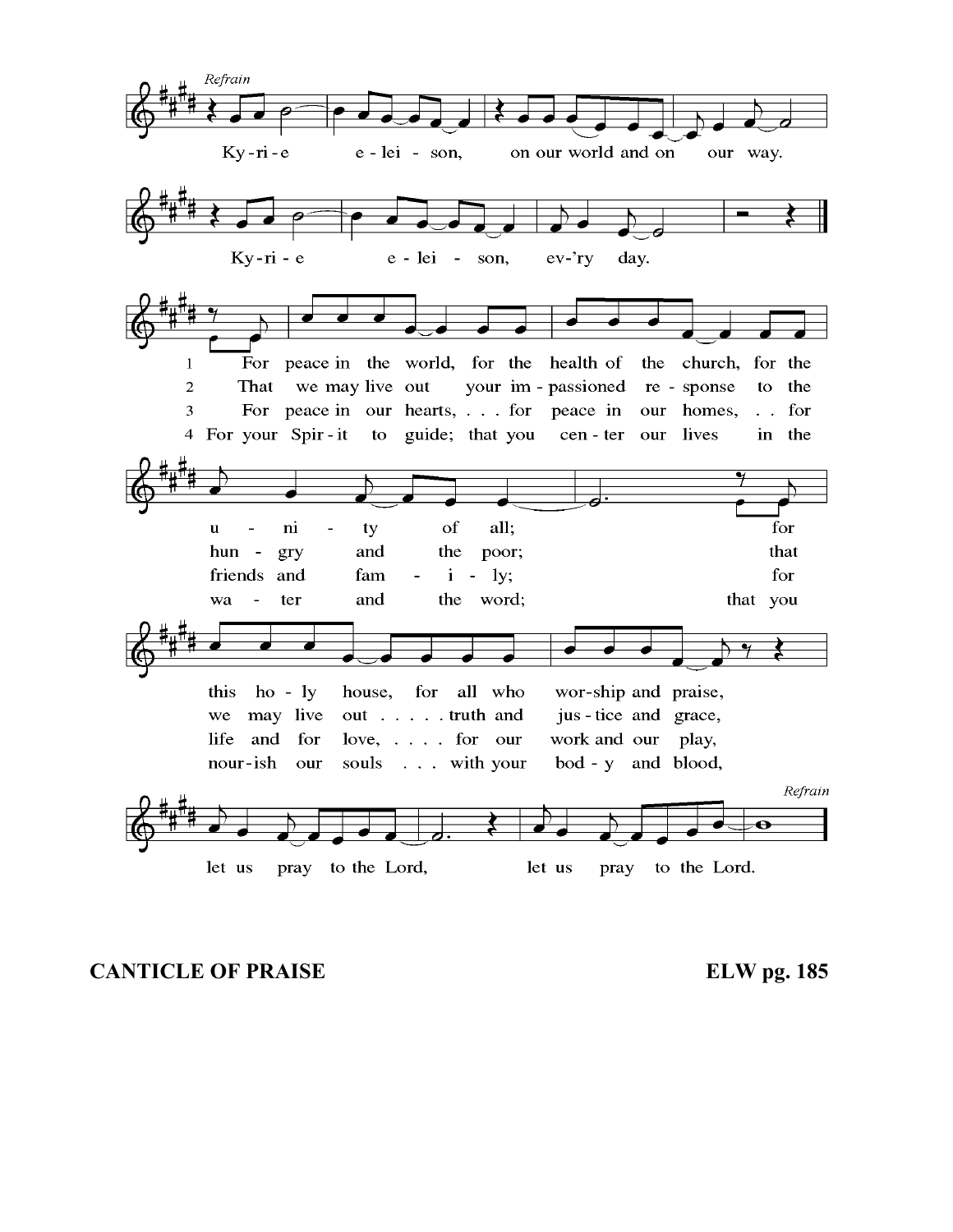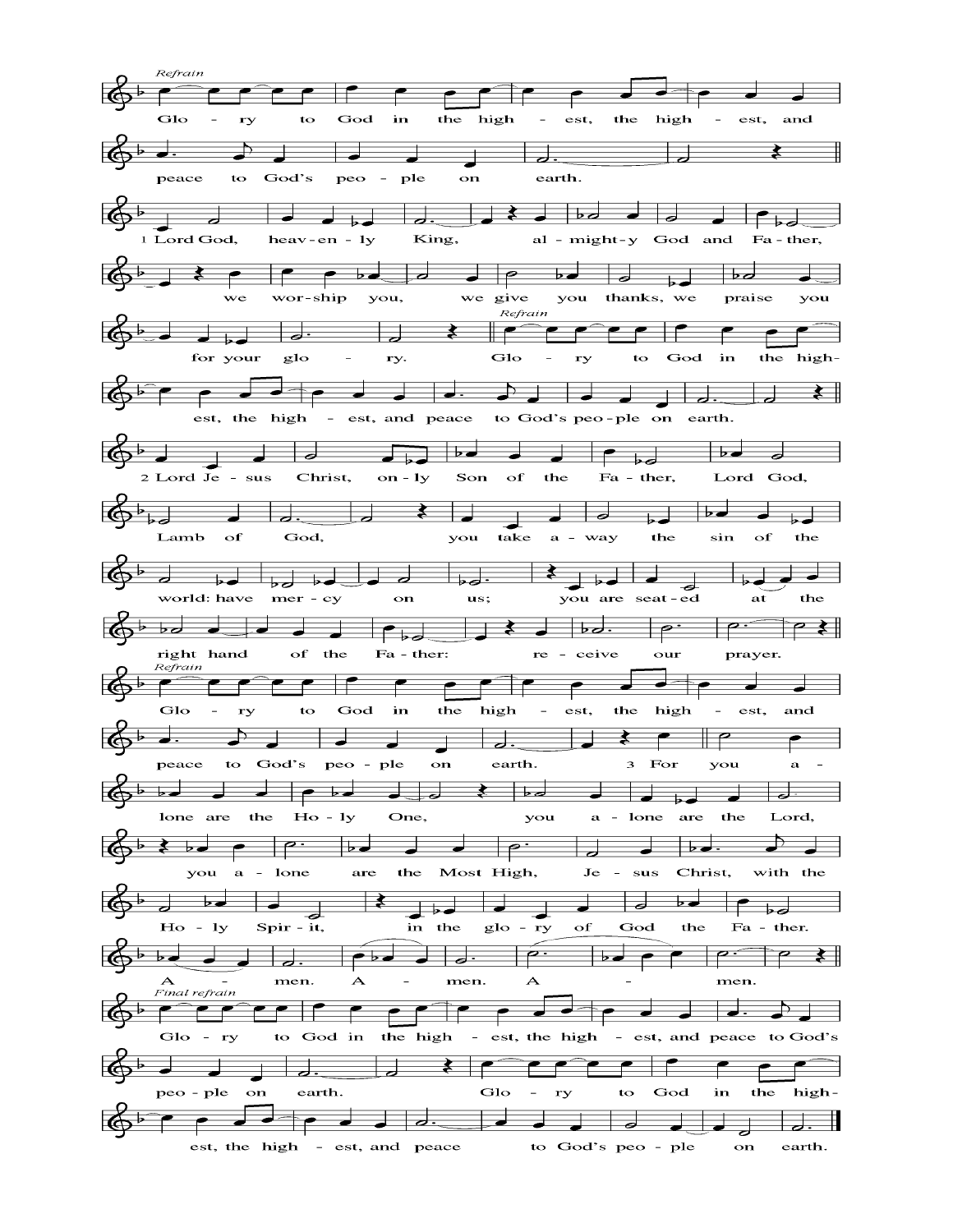# **PRAYER OF THE DAY**

Let us pray.

Sovereign God, ruler of all hearts, you call us to obey you, and you favor us with true freedom. Keep us faithful to the ways of your Son, that, leaving behind all that hinders us, we may steadfastly follow your paths, through Jesus Christ, our Savior and Lord. **Amen.** 

# **SPECIAL MUSIC:** Solo by Jo-Netta Fox

"I Want To Walk As A Child Of The Light" By Kathleen Thomerson

**WORD** God speaks to us in scripture reading, preaching, and song.

# **FIRST READING: 1 Kings 19:15-16, 19-21**

A reading from 1 Kings.

*In the story preceding today's reading, the prophet Elijah flees for his life to the security of God's mountain. There God reveals to Elijah that there are still other faithful people in Israel and commissions him to anoint new leaders, including his own successor, Elisha.* 

 $15$ Then the LORD said to [Elijah,] "Go, return on your way to the wilderness of Damascus; when you arrive, you shall anoint Hazael as king over Aram. 16Also you shall anoint Jehu son of Nimshi as king over Israel; and you shall anoint Elisha son of Shaphat of Abel-meholah as prophet in your place.

<sup>19</sup>So he set out from there, and found Elisha son of Shaphat, who was plowing. There were twelve yoke of oxen ahead of him, and he was with the twelfth. Elijah passed by him and threw his mantle over him. 20He left the oxen, ran after Elijah, and said, "Let me kiss my father and my mother, and then I will follow you." Then Elijah said to him, "Go back again; for what have I done to you?" 21He returned from following him, took the yoke of oxen, and slaughtered them; using the equipment from the oxen, he boiled their flesh, and gave it to the people, and they ate. Then he set out and followed Elijah, and became his servant.

Word of God, word of life. **Thanks be to God.**

# **PSALM: Psalm 16**

<sup>1</sup>Protect me, O God, for I take refuge in you;

I have said to the LORD, "You are my Lord, my good above all other."

<sup>2</sup>**All my delight is in the godly that are in the land,**

**upon those who are noble among the people.**

<sup>3</sup>But those who run after other gods shall have their troubles multiplied.

<sup>4</sup>**I will not pour out drink offerings to such gods,**

**never take their names upon my lips.** 

<sup>5</sup>O LORD, you are my portion and my cup; it is you who uphold my lot.

# <sup>6</sup>**My boundaries enclose a pleasant land; indeed, I have a rich inheritance.**

7 I will bless the LORD who gives me counsel; my heart teaches me night after night.

# <sup>8</sup>**I have set the LORD always before me;**

**because God is at my right hand, I shall not be shaken.** 

9My heart, therefore, is glad, and my spirit rejoices; my body also shall rest in hope.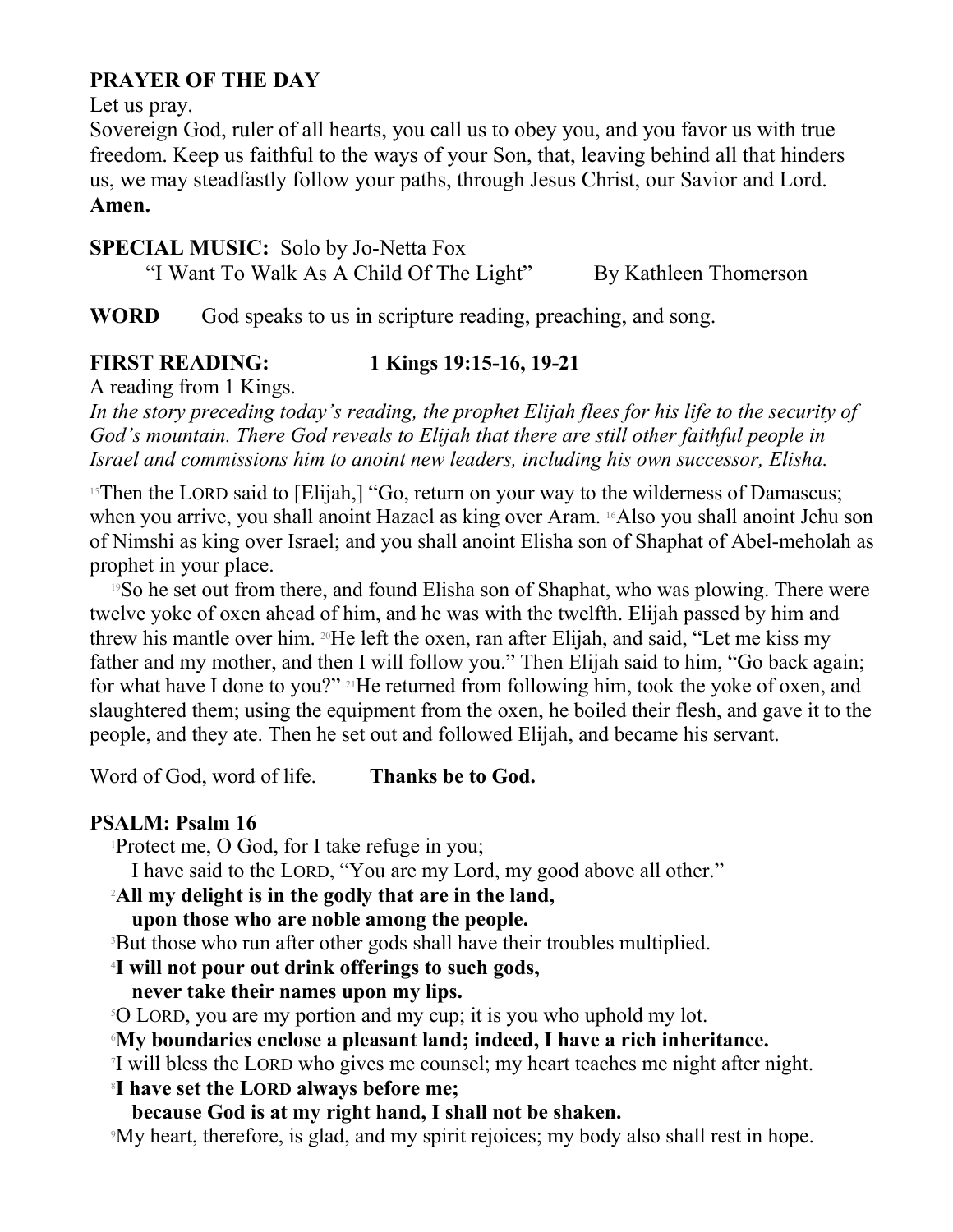#### <sup>10</sup>**For you will not abandon me to the grave, nor let your holy one see the pit.**

 $11$ You will show me the path of life; in your presence there is fullness of joy, and in your right hand are pleasures for-evermore.

#### **SECOND READING: Galatians 5:1, 13-25**

A reading from Galatians.

*For Paul, the freedom Christ gives is not permission to do whatever we want. It is the invitation to be what we could not be otherwise. The power and guidance of Christ's Holy Spirit produce a different kind of life, one marked by the fruit of this Holy Spirit.* 

<sup>1</sup>For freedom Christ has set us free. Stand firm, therefore, and do not submit again to a yoke of slavery.

<sup>13</sup>For you were called to freedom, brothers and sisters; only do not use your freedom as an opportunity for self-indulgence, but through love become slaves to one another. 14For the whole law is summed up in a single commandment, "You shall love your neighbor as yourself." 15If, however, you bite and devour one another, take care that you are not consumed by one another.

<sup>16</sup>Live by the Spirit, I say, and do not gratify the desires of the flesh. <sup>17</sup>For what the flesh desires is opposed to the Spirit, and what the Spirit desires is opposed to the flesh; for these are opposed to each other, to prevent you from doing what you want. <sup>18</sup>But if you are led by the Spirit, you are not subject to the law. 19Now the works of the flesh are obvious: fornication, impurity, licentiousness, <sup>20</sup>idolatry, sorcery, enmities, strife, jealousy, anger, quarrels, dissensions, factions, 21envy, drunkenness, carousing, and things like these. I am warning you, as I warned you before: those who do such things will not inherit the kingdom of God.

 $^{22}$ By contrast, the fruit of the Spirit is love, joy, peace, patience, kindness, generosity, faithfulness, <sup>23</sup>gentleness, and self-control. There is no law against such things. <sup>24</sup>And those who belong to Christ Jesus have crucified the flesh with its passions and desires. <sup>25</sup>If we live by the Spirit, let us also be guided by the Spirit.

Word of God, word of life. **Thanks be to God.**

**GOSPEL ACCLAMATION ELW pg. 188**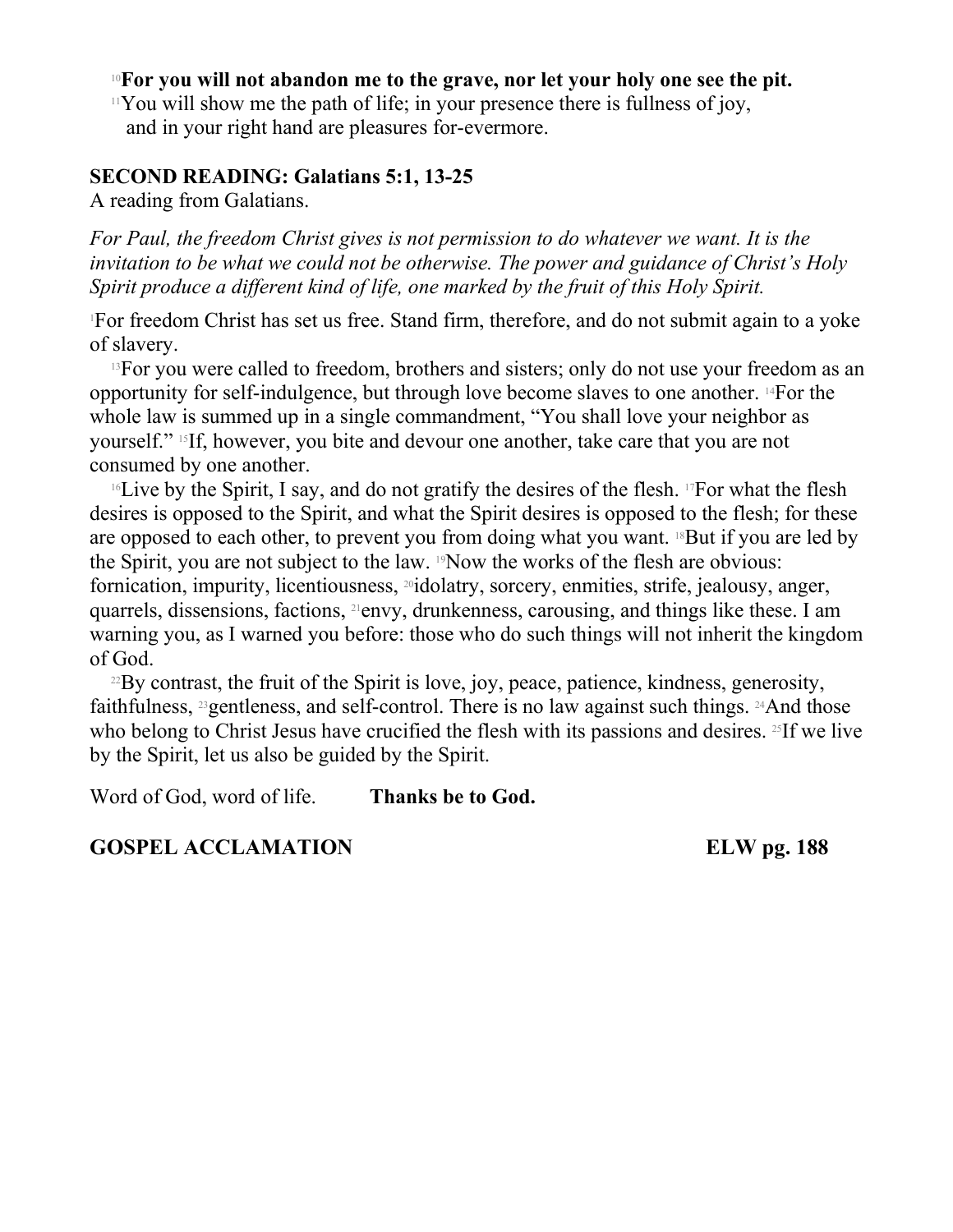

#### **GOSPEL: Luke 9:51-62**

The holy gospel according to Luke. **Glory to you, O Lord.** 

*Jesus is unwavering in his commitment to his mission in Jerusalem and will not be swayed by pettiness. In a series of striking cases in point, he calls his disciples to a similar single-mindedness.* 

<sup>51</sup>When the days drew near for [Jesus] to be taken up, he set his face to go to Jerusalem. <sup>52</sup>And he sent messengers ahead of him. On their way they entered a village of the Samaritans to make ready for him; <sup>53</sup>but they did not receive him, because his face was set toward Jerusalem.

<sup>54</sup>When his disciples James and John saw it, they said, "Lord, do you want us to command fire to come down from heaven and consume them?" <sup>55</sup>But he turned and rebuked them.

<sup>56</sup>Then they went on to another village.  $57$ As they were going along the road, someone said to him, "I will follow you wherever you go." <sup>58</sup>And Jesus said to him, "Foxes have holes, and birds of the air have nests; but the Son of Man has nowhere to lay his head." <sup>59</sup>To another he said, "Follow me." But he said, "Lord, first let me go and bury my father." <sup>60</sup>But Jesus said to him, "Let the dead bury their own dead; but as for you, go and proclaim the kingdom of God." <sup>61</sup>Another said, "I will follow you, Lord; but let me first say farewell to those at my home." <sup>62</sup> Jesus said to him,

"No one who puts a hand to the plow and looks back is fit for the kingdom of God."

The gospel of the Lord. **Praise to you, O Christ.** 

#### **SERMON**

**HYMN OF THE DAY** *"Will You Come and Follow Me: The Summons "* **ELW 798**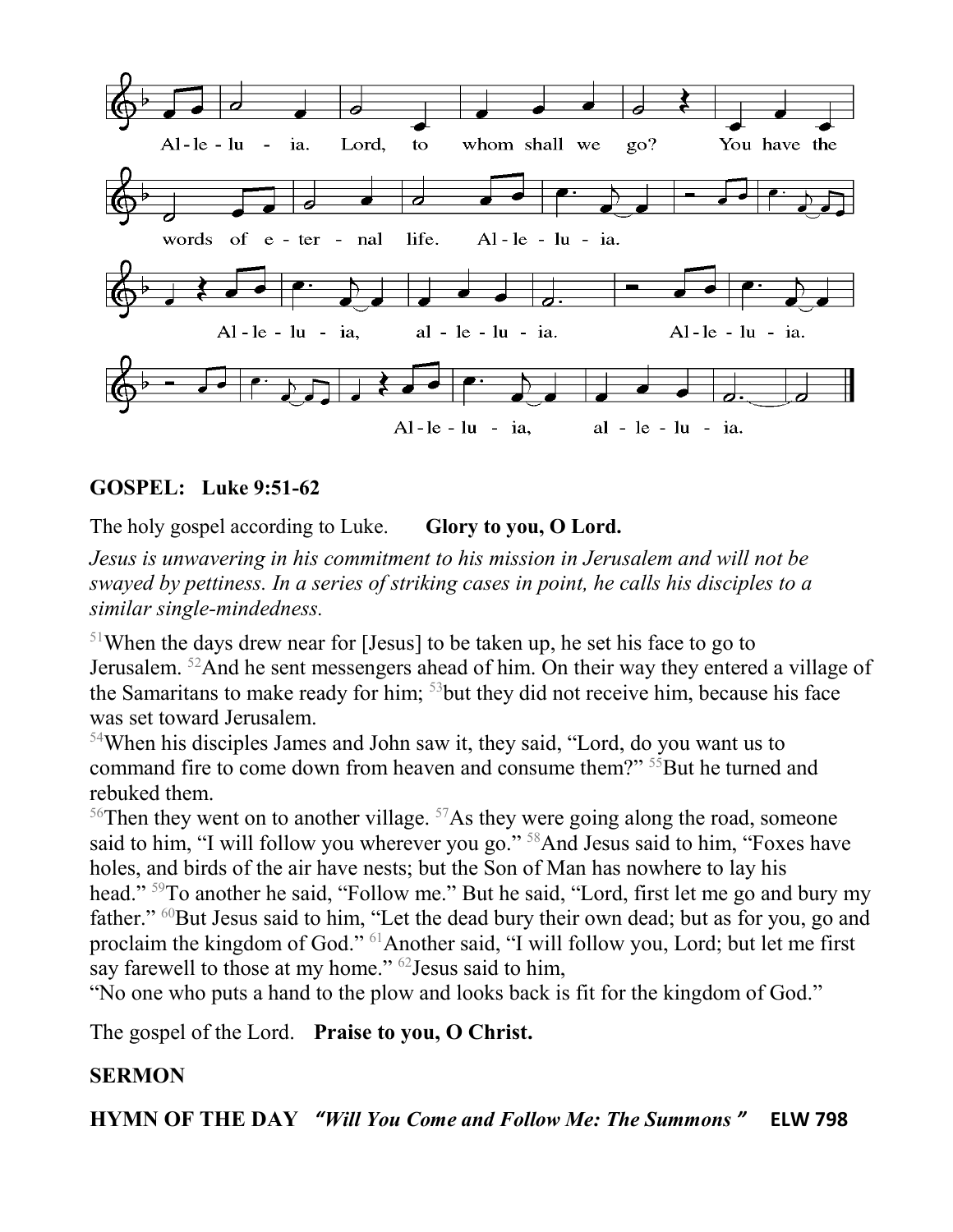

Text: John L. Bell, b. 1949<br>Music: KELVINGROVE, Scottish traditional<br>Text © 1987 Jona Community, GIA Publications, Inc., agent. 7404 S. Mason Ave., Chicago, IL 60638.<br>www.giamusic.com. 800.442.3358. All rights reserved. Us

Duplication in any form prohibited without permission or valid license from copyright administrator.

#### THE APOSTLES' CREED ELW Pg 105

**I believe in God, the Father almighty,**

**creator of heaven and earth.**

**I believe in Jesus Christ, God's only Son, our Lord, who was conceived by the Holy Spirit, born of the virgin Mary, suffered under Pontius Pilate, was crucified, died, and was buried; he descended to the dead. On the third day he rose again; he ascended into heaven, he is seated at the right hand of the Father, and he will come to judge the living and the dead.**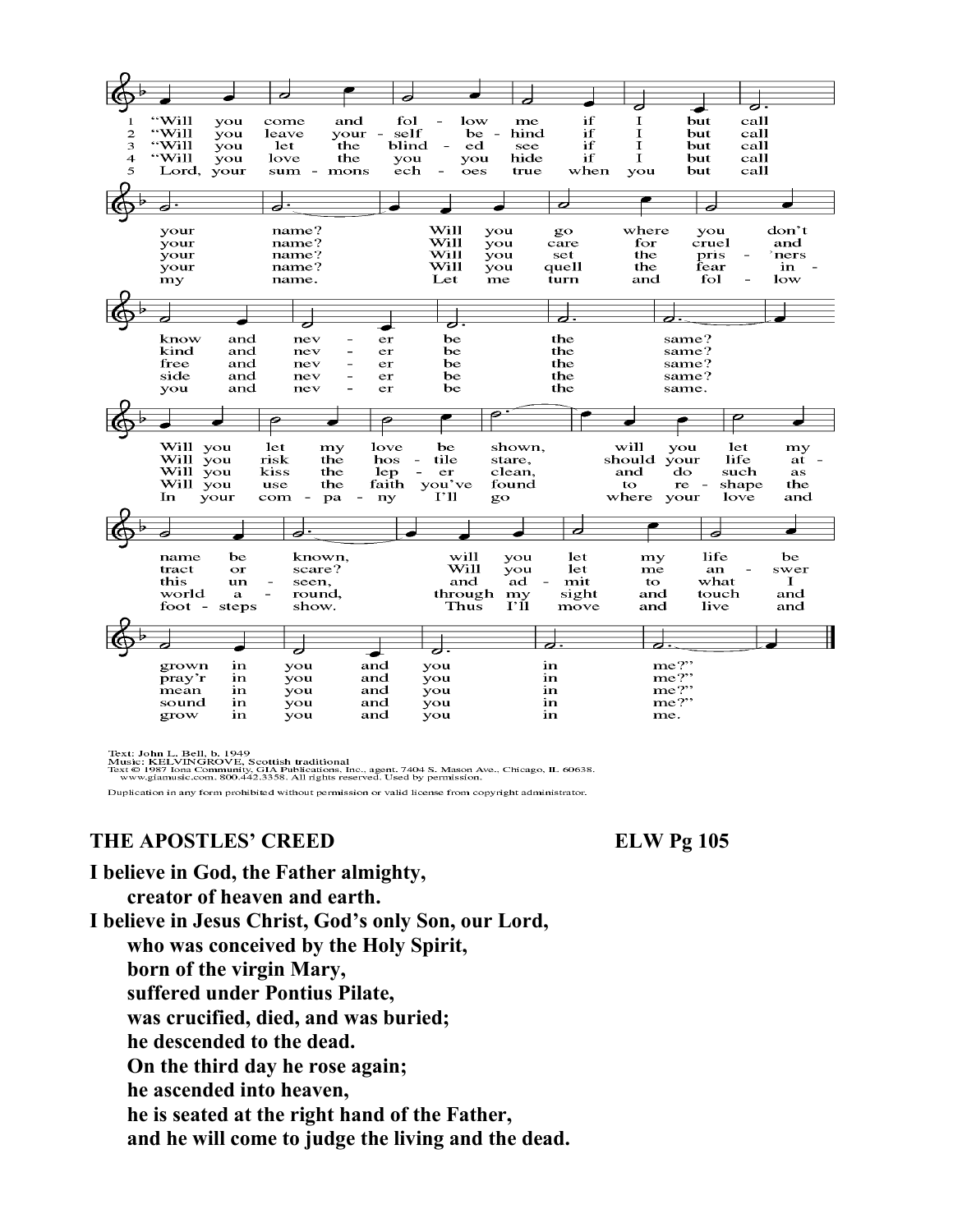**I believe in the Holy Spirit, the holy catholic church, the communion of saints, the forgiveness of sins, the resurrection of the body, and the life everlasting. Amen.** 

#### **PRAYERS OF INTERCESSION**

United in Christ and guided by the Spirit, we pray for the church, the creation, and all in need.

God of faithfulness, set the face of your church firmly on you. Rooted in your self-giving love, may the church find freedom in loving our neighbors.

God of grace, **hear our prayer.**

God of gentleness, strengthen the earth's ability to heal. Where there are dangerous storms, bring calm. Where there are destructive fires, bring rain. Protect homes, habitats, and livelihoods threatened by climate disasters. God of grace, **hear our prayer.** God of peace, guide all who govern, that they place the good of their citizens above selfpromotion. Anoint leaders of nations with your Spirit of neighborly love. Protect refugees and all who live under tyranny or conflict (*especially*). God of grace, **hear our prayer.** God of kindness, reveal your healing presence to all who are sick or dying (*especially*). Uphold those who grieve. Support the needs of any who are unemployed, hungry, or have nowhere to lay their heads. God of grace, **hear our prayer.**

God of love, attend to those struggling with addiction, depression, or uncontrolled anger. Provide support systems and loving companions as they work toward health, that they may rest in hope and know the fullness of joy in your presence. God of grace, **hear our prayer.** God of joy, we give thanks for all who have died and now celebrate the inheritance of life in you. Keep their examples of faithfulness always before us, that we trust your promises in life and in death. God of grace, **hear our prayer.**

God of every time and place, in Jesus' name and filled with your Holy Spirit, we entrust these spoken prayers and those in our hearts into your holy keeping. **Amen.** 

#### **LORD'S PRAYER**

**Our Father, who art in heaven, hallowed be thy name, thy kingdom come, thy will be done, on earth as it is in heaven. Give us this day our daily bread; and forgive us our trespasses, as we forgive those who trespass against us; and lead us not into temptation, but deliver us from evil. For thine is the kingdom, and the power, and the glory, forever and ever. Amen.**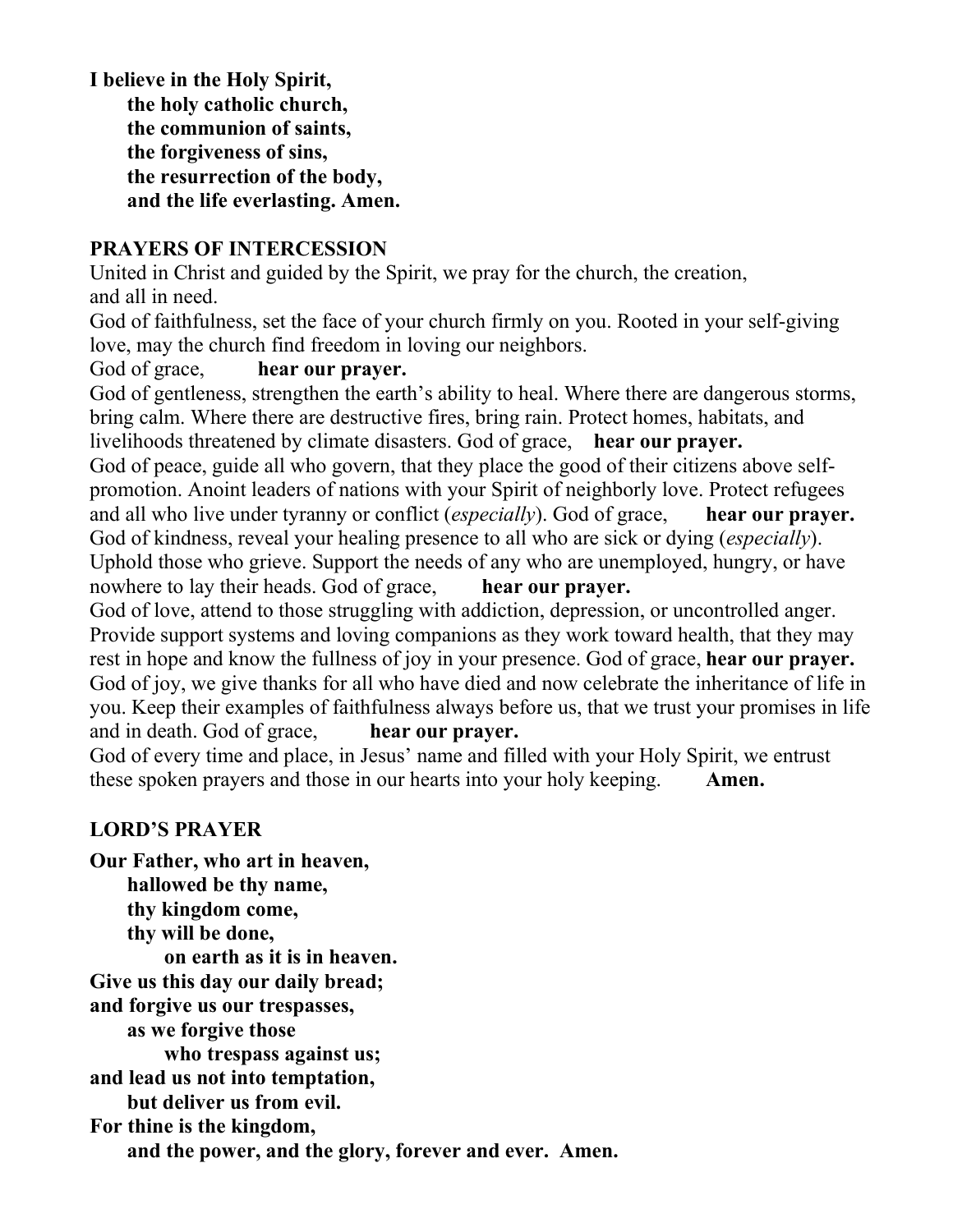#### **PRESENTATION OF OUR GIFTS & OFFERING**



Duplication in any form prohibited without permission or valid license from copyright administrator.

# **OFFERING PRAYER**

Let us pray.

God of all creation, all you have made is good, and your love endures forever. You bring forth bread from the earth and fruit from the vine. Nourish us with these gifts, that we might be for the world signs of your gracious presence in Jesus Christ, our Savior and Lord. **Amen.**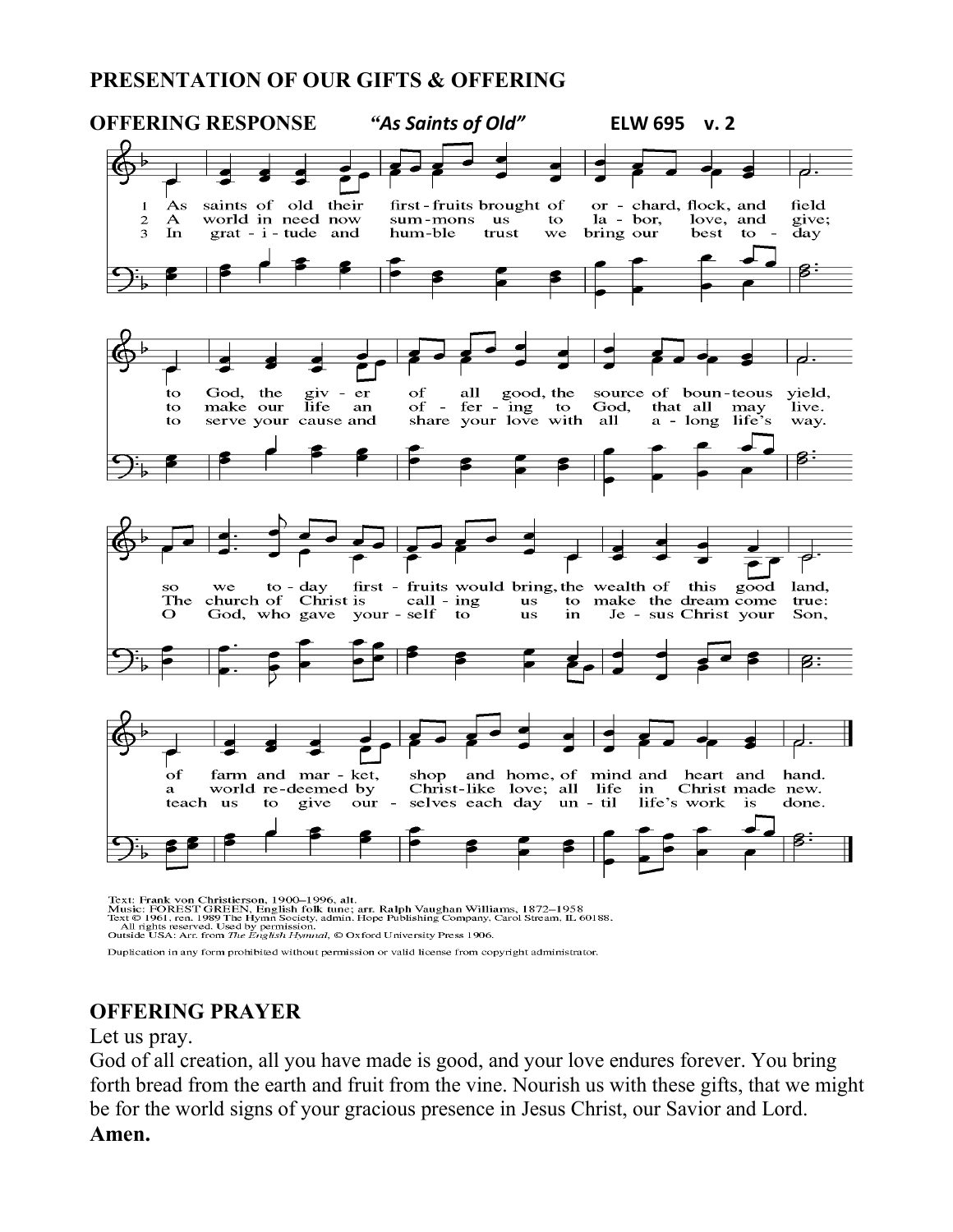#### **SENDING** God blesses us and sends us in mission to the world.

**BLESSING:** The Lord bless you and keep you. The Lord's face shine on you with grace and mercy. The Lord look upon you with favor and  $\pm$  give you peace. **Amen.** 

#### **ANNOUNCEMENTS**

**DISMISSAL** Go in peace. Tell what God has done. **Thanks be to God.**

**SENDING SONG** *"Just a Closer Walk with Thee"* **ELW 697** 



Text: North American traditional Music: CLOSER WALK, North American traditional

#### **PEACE**

The peace of Christ be with you always. **And also with you.**

From sundaysandseasons.com. Copyright © 2022 Augsburg Fortress. All rights reserved.